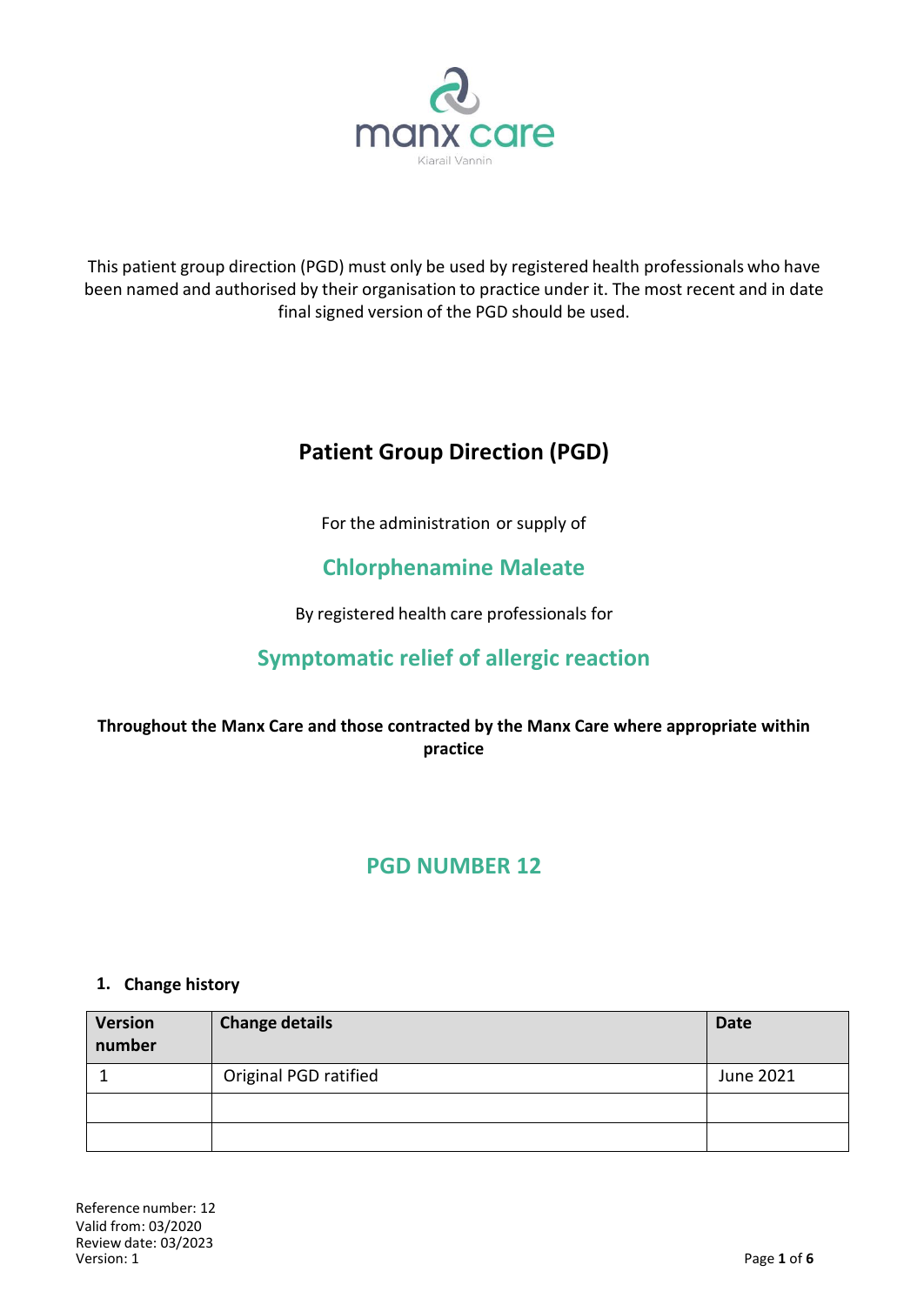### **2. Medicines practice guideline 2:** *Patient group directions*

Refer to the relevant sections of NICE medicines practice guideline 2: *Patient group directions* as stated in the blank template notes. For further information about PGD signatories, see the NHS and Manx Care PGD website FAQs

#### **3. PGD development**

Refer to the NICE PGD competency framework for people developing PGDs

| Job Title & organisation           | <b>Name</b> | <b>Signature</b> | <b>Date</b> |
|------------------------------------|-------------|------------------|-------------|
| Author of the PGD                  |             |                  |             |
| Member of the PGD<br>working group |             |                  |             |

#### **4. PGD authorisation**

Refer to the NICE PGD competency framework for people authorising PGDs

| <b>Job Title</b>                                             | <b>Name</b> | Signature | <b>Date</b> |
|--------------------------------------------------------------|-------------|-----------|-------------|
| <b>Medical Director</b>                                      |             |           |             |
| Chief Pharmacist/<br><b>Pharmaceutical Adviser</b>           |             |           |             |
| Senior Paramedic                                             |             |           |             |
| Director of Nursing                                          |             |           |             |
| <b>GP Adviser</b>                                            |             |           |             |
| Senior Microbiologist<br>(if PGD contains<br>antimicrobials) |             |           |             |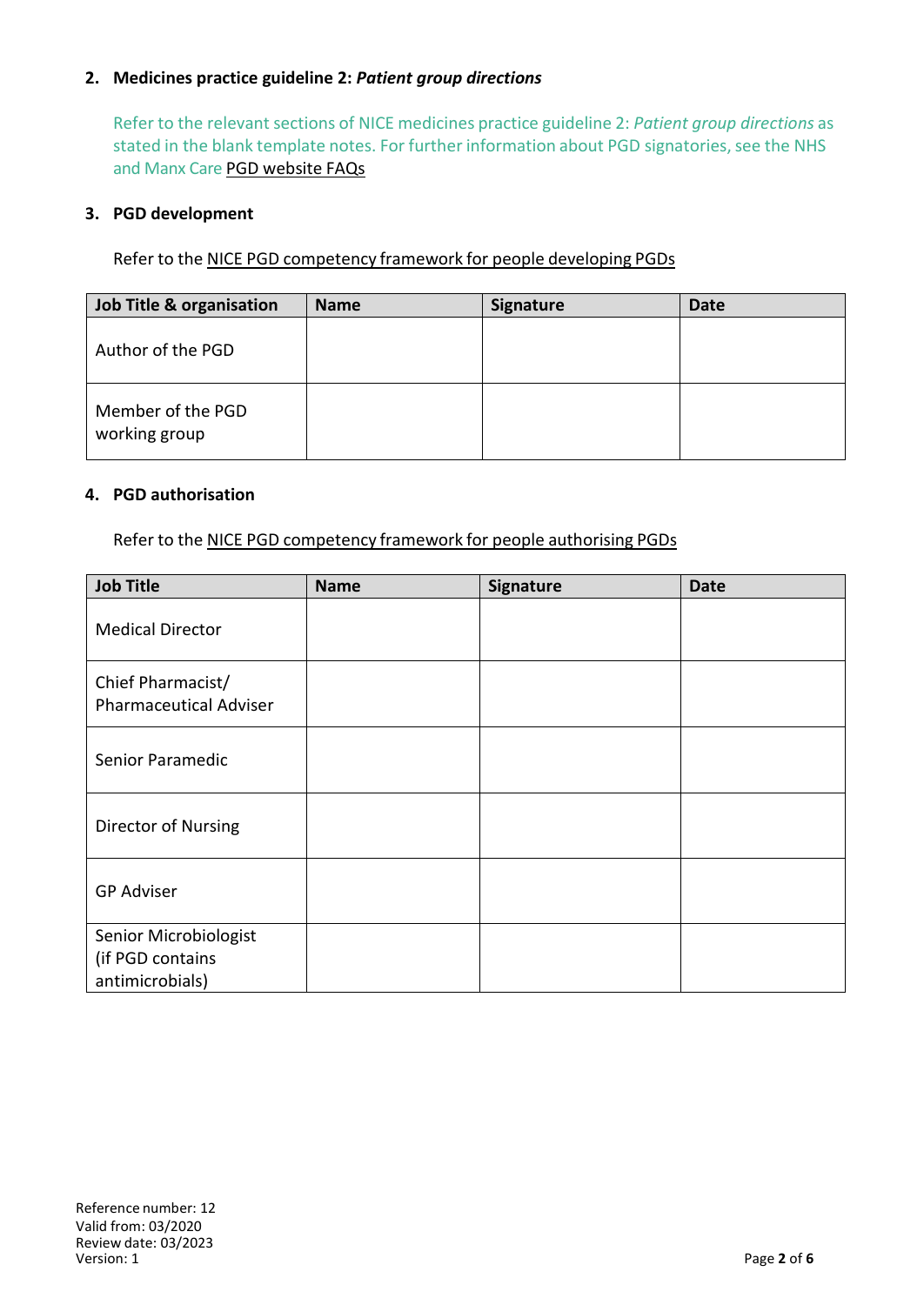### **5. PGD adoption by the provider**

Refer to the NICE PGD competency framework for people authorising PGDs

| Job title and<br>organisation | <b>Signature</b> | <b>Date</b> | Applicable or not<br>applicable to area |
|-------------------------------|------------------|-------------|-----------------------------------------|
|                               |                  |             |                                         |

#### **6. Training and competency of registered healthcare professionals, employed or contracted by the Manx Care, GP practice or Hospice**

Refer to the NICE PGD competency framework for health professionals using PGDs

|                                                        | Requirements of registered Healthcare professionals working<br>under the PGD                                                                                                                                                                                                                                                                 |
|--------------------------------------------------------|----------------------------------------------------------------------------------------------------------------------------------------------------------------------------------------------------------------------------------------------------------------------------------------------------------------------------------------------|
| <b>Qualifications and</b><br>professional registration | Registered healthcare professionals, working within or<br>contracted by the Manx Care, GP practice or Hospice who are<br>permitted staff groups outlined within the current PGD policy<br>Pharmacists must be practising in Manx Care authorised<br>premises i.e. contracted pharmacy premises                                               |
| <b>Initial training</b>                                | Knowledge of current guidelines and the administration of the<br>$\bullet$<br>drug specified in this PGD/BNF and of the inclusion and<br>exclusion criteria<br>Training which enables the practitioner to make a clinical<br>assessment to establish the need for the medication covered by<br>this PGD<br>Local training in the use of PGDs |
| Competency                                             | Staff will be assessed on their knowledge of drugs and clinical                                                                                                                                                                                                                                                                              |
| assessment                                             | assessment as part the competency framework for registered health<br>professionals using PGDs                                                                                                                                                                                                                                                |
| <b>Ongoing training and</b>                            | The registered health care professionals should make sure they are                                                                                                                                                                                                                                                                           |
| competency                                             | aware of any changes to the recommendations for this medication;                                                                                                                                                                                                                                                                             |
|                                                        | it is the responsibility of the registered health care professionals to                                                                                                                                                                                                                                                                      |
|                                                        | keep up to date with continuing professional development. PGD                                                                                                                                                                                                                                                                                |
|                                                        | updates will be held every two years                                                                                                                                                                                                                                                                                                         |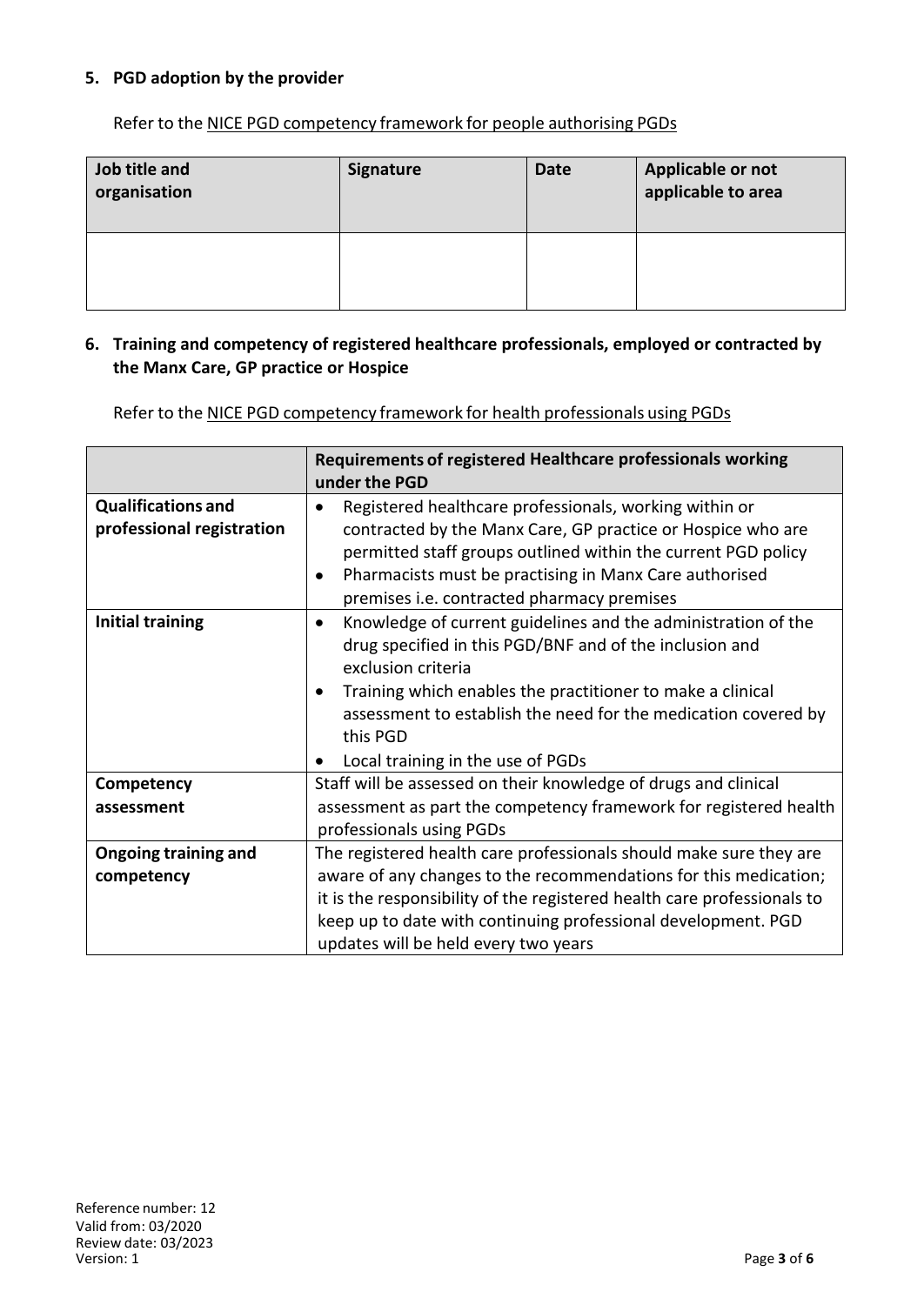## **7. Clinical Conditions**

| <b>Clinical condition or</b>     | Symptomatic relief of allergic reaction                                     |
|----------------------------------|-----------------------------------------------------------------------------|
| situation to which this          |                                                                             |
| <b>PGD applies</b>               |                                                                             |
| <b>Inclusion criteria</b>        | Patients with signs or symptoms of allergic reaction<br>٠                   |
|                                  | Over the age of one year<br>$\bullet$                                       |
| <b>Exclusion criteria</b>        | Under the age of one year<br>$\bullet$                                      |
|                                  | Hypersensitivity to active ingredients                                      |
| <b>Cautions (including any</b>   | Epilepsy<br>$\bullet$                                                       |
| relevant action to be            | Prostatic hypertrophy (in adults)<br>$\bullet$                              |
| taken)                           | Pyloroduodenal obstruction<br>$\bullet$                                     |
|                                  | Susceptibility to angle-closure glaucoma<br>$\bullet$                       |
|                                  | Urinary retention<br>$\bullet$                                              |
|                                  | Pregnancy                                                                   |
|                                  | <b>Breastfeeding</b><br>$\bullet$                                           |
| <b>Arrangements for referral</b> | Patient should be referred to a more experienced clinical                   |
| for medical advice               | practitioner for further assessment                                         |
| Action to be taken if            | Patient should be referred to a more experienced clinical                   |
| patient excluded                 | practitioner for further assessment                                         |
| Action to be taken if            | A verbal explanation should be given to the patient on: the need            |
| patient declines                 | for the medication and any possible effects or potential risks              |
| treatment                        | which may occur as a result of refusing treatment                           |
|                                  | This information must be documented in the patients' health<br>٠<br>records |
|                                  | Any patient who declines care must have demonstrated capacity<br>to do so   |
|                                  | Where appropriate care should be escalated                                  |

## **8. Details of the medicine**

| Name, form and strength<br>of medicine | <b>Chlorphenamine Maleate</b>                       |  |
|----------------------------------------|-----------------------------------------------------|--|
| Legal category                         | Prescription Only Medicine (POM) injection          |  |
|                                        | Pharmacy (P) tablets and oral solution              |  |
| Indicate any off-label use             | <b>None</b>                                         |  |
| (if relevant)                          |                                                     |  |
| Route/method of                        | IV, IM, Oral                                        |  |
| administration                         |                                                     |  |
| Dose and frequency                     | By mouth:                                           |  |
| (continued)                            | Child 1-2 years: 1 mg twice daily                   |  |
|                                        | Child 2-5 years: 1 mg every 4-6 hours               |  |
|                                        | Child 6-11 years: 2 mg every 4-6 hours<br>$\bullet$ |  |
|                                        | Child 12-17 years: 4 mg every 4-6 hours             |  |
|                                        | Adult: 4 mg every 4–6 hours                         |  |
|                                        | Elderly: 4 mg every 4–6 hours<br>$\bullet$          |  |
|                                        |                                                     |  |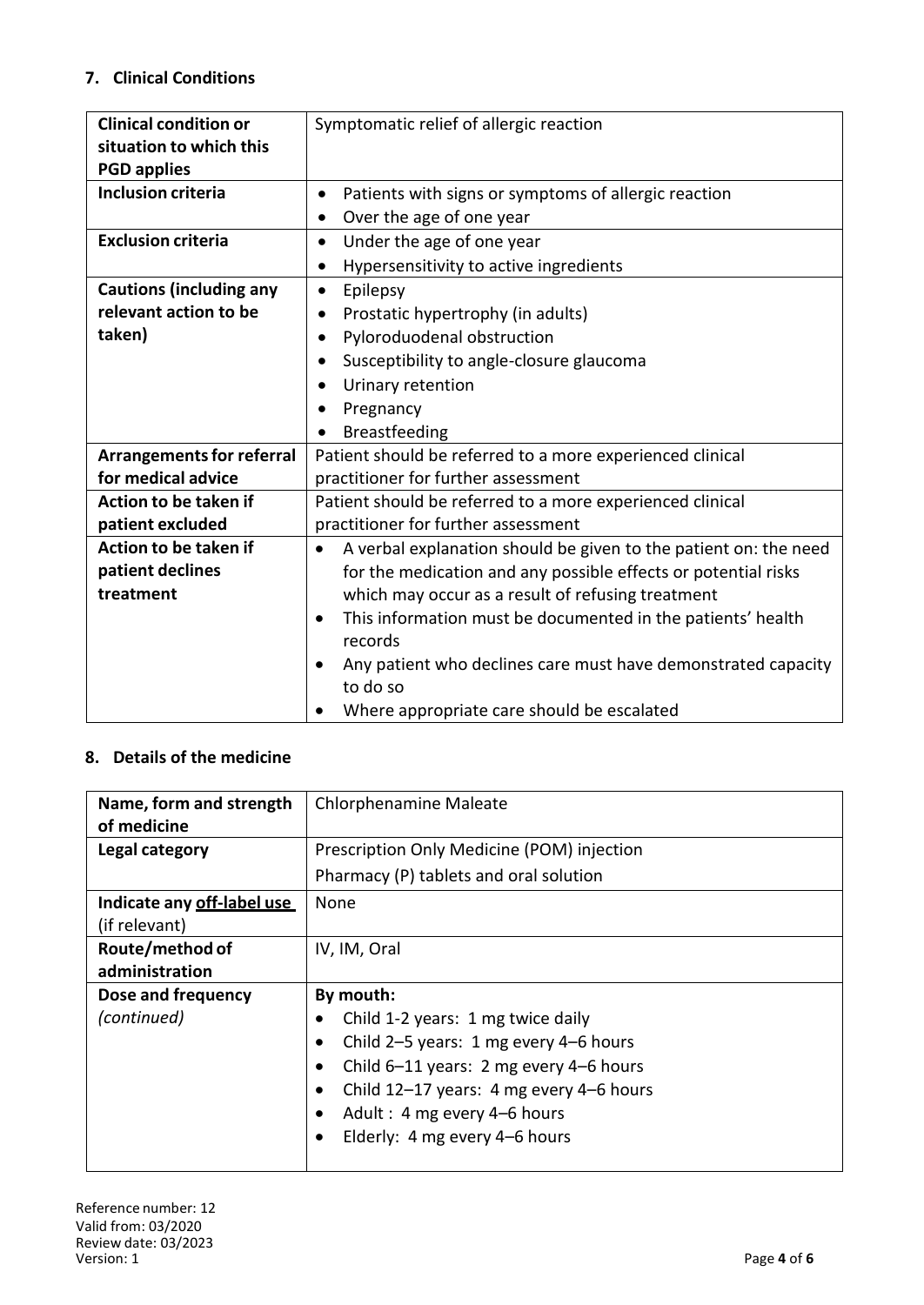| Dose and frequency        | By intramuscular injection, or by intravenous injection:         |  |  |
|---------------------------|------------------------------------------------------------------|--|--|
| (continued)               | Child 6 months-5 years: 2.5 mg, repeated if necessary            |  |  |
|                           | Child 6-11 years: 5 mg, repeated if necessary<br>$\bullet$       |  |  |
|                           | Child 12-17 years: 10 mg, repeated if necessary<br>$\bullet$     |  |  |
|                           | Adult: 10 mg, repeated if necessary<br>٠                         |  |  |
| <b>Quantity to be</b>     | Injection: Administer as per dose<br>$\bullet$                   |  |  |
| administered and/or       | Tablets:                                                         |  |  |
| supplied                  | <b>Administer</b> : As per dose<br>$\circ$                       |  |  |
|                           | <b>Supply:</b> One original pack (maximum 30 tablets)<br>$\circ$ |  |  |
|                           | Oral solution:                                                   |  |  |
|                           | Administer: As per dose<br>O                                     |  |  |
|                           | Supply: One original bottle (maximum 150ml bottle)<br>$\circ$    |  |  |
| <b>Maximum or minimum</b> | By mouth:                                                        |  |  |
| treatment period          | Child 1-2 years: Maximum of 2mg per day                          |  |  |
|                           | Child 2-5 years: Maximum 6 mg per day<br>$\bullet$               |  |  |
|                           | Child 6-11 years: Maximum 12 mg per day<br>$\bullet$             |  |  |
|                           | Child 12-17 years: Maximum 24 mg per day                         |  |  |
|                           | Adult: Maximum 24 mg per day<br>٠                                |  |  |
|                           | Elderly: Maximum 12 mg per day                                   |  |  |
|                           |                                                                  |  |  |
|                           | By intramuscular injection, or by intravenous injection:         |  |  |
|                           | Child 6 months-5 years: Maximum 4 doses per day<br>$\bullet$     |  |  |
|                           | Child 6-11 years: Maximum 4 doses per day<br>$\bullet$           |  |  |
|                           | Child 12-17 years: Maximum 4 doses per day<br>٠                  |  |  |
|                           | Adult: Maximum 4 doses per day                                   |  |  |
| <b>Storage</b>            | Room temperature                                                 |  |  |
| <b>Adverse effects</b>    | Concentration impaired<br>٠                                      |  |  |
|                           | Coordination abnormal                                            |  |  |
|                           | Dizziness                                                        |  |  |
|                           | Dry mouth                                                        |  |  |
|                           | Fatigue                                                          |  |  |
|                           | Headache                                                         |  |  |
|                           | Nausea                                                           |  |  |
|                           | Vision blurred                                                   |  |  |
| <b>Records to be kept</b> | The administration of any medication given under a PGD must be   |  |  |
|                           | recorded within the patient's medical records                    |  |  |

# **9. Patient information**

| Verbal/Written<br>information to be given to<br>patient or carer | Verbal information must be given to patients and or carers for all<br>medication being administered under a PGD<br>Where medication is being supplied under a PGD, written<br>patient information leaflet must also be supplied<br>A patient information leaflet is available on request |  |
|------------------------------------------------------------------|------------------------------------------------------------------------------------------------------------------------------------------------------------------------------------------------------------------------------------------------------------------------------------------|--|
| Follow-up advice to be                                           | If symptoms do not improve or worsen or you become unwell, seek                                                                                                                                                                                                                          |  |
| given to patient or carer<br>medical advice immediately          |                                                                                                                                                                                                                                                                                          |  |